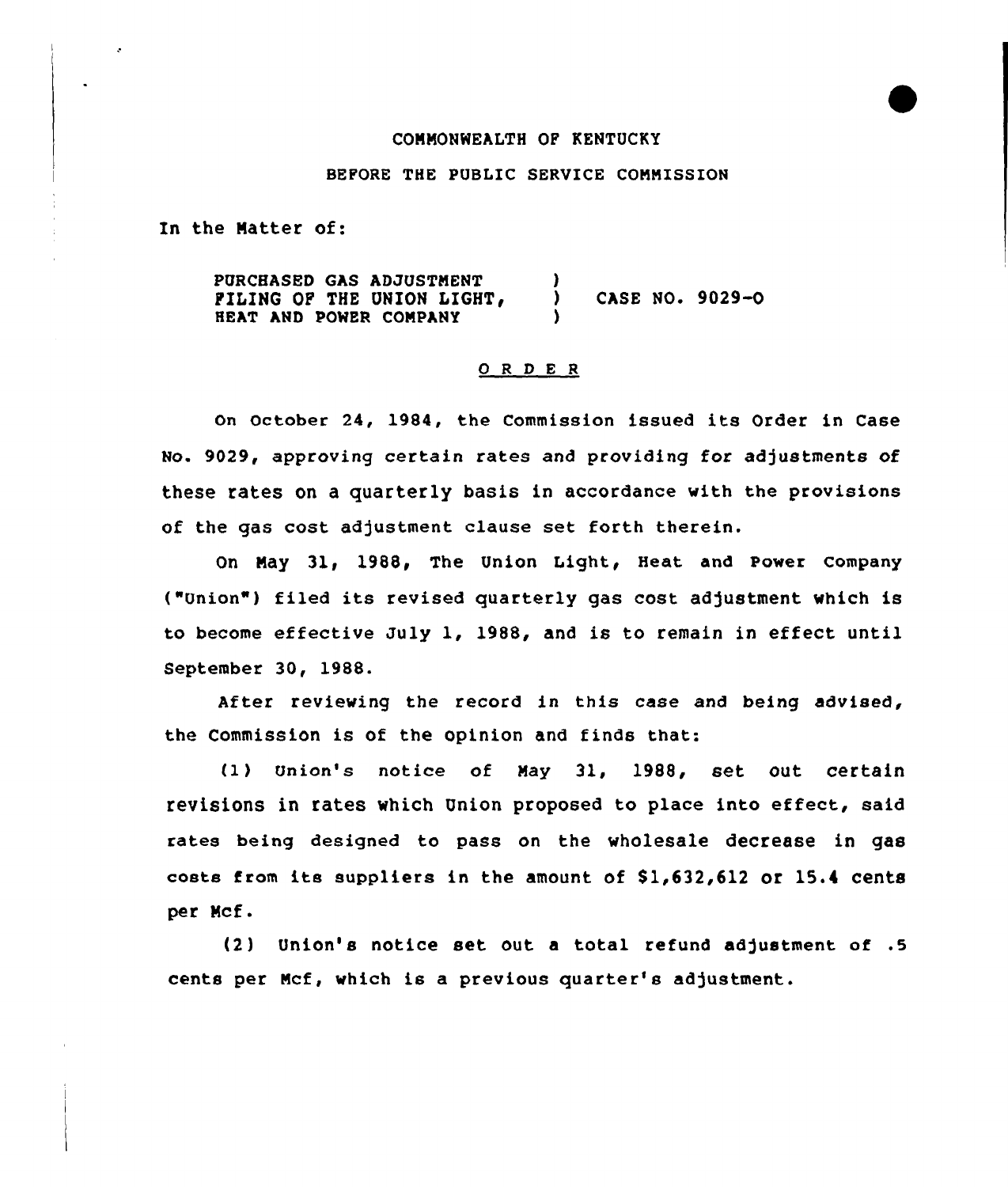(3) Union's notice set out a total actual adjustment of 16.6 cents per Ncf to compensate for previous over-recovery of gas cost by the company through the operation of its gas cost recovery procedure.

(4) Union's notice set out a total balance adjustment of (3.1) cents per Mcf to reconcile previous actual, refund and balance adjustments.

(5) Union's gas cost recovery rate for exempt customers in the amount of \$2.734 per Ncf is a decrease of 13.7 cents per Ncf from the previously authorized rate. This decrease represents the combined effect of the supplier decrease, actual, refund and balancing adjustments.

(6) Union's adjustment in rates set out in the Appendix to this Order is fair, just, and reasonable and in the public interest and should be effective with bills rendered on and after July 1, 1988, or as soon as practicable thereafter.

IT IS THEREFORE ORDERED that:

(1) The rates in the Appendix to this Order be and they hereby are authorized effective with bills rendered on and after July 1, 1988, or as soon as practicable thereafter.

(2) The gas cost recovery rate for exempt customers shall be \$2-734 per Ncf.

(3) Mithin 30 days of the date of this Order Union shall file with this Commission its revised tariffs setting out the rates and charges authorized herein.

 $-2-$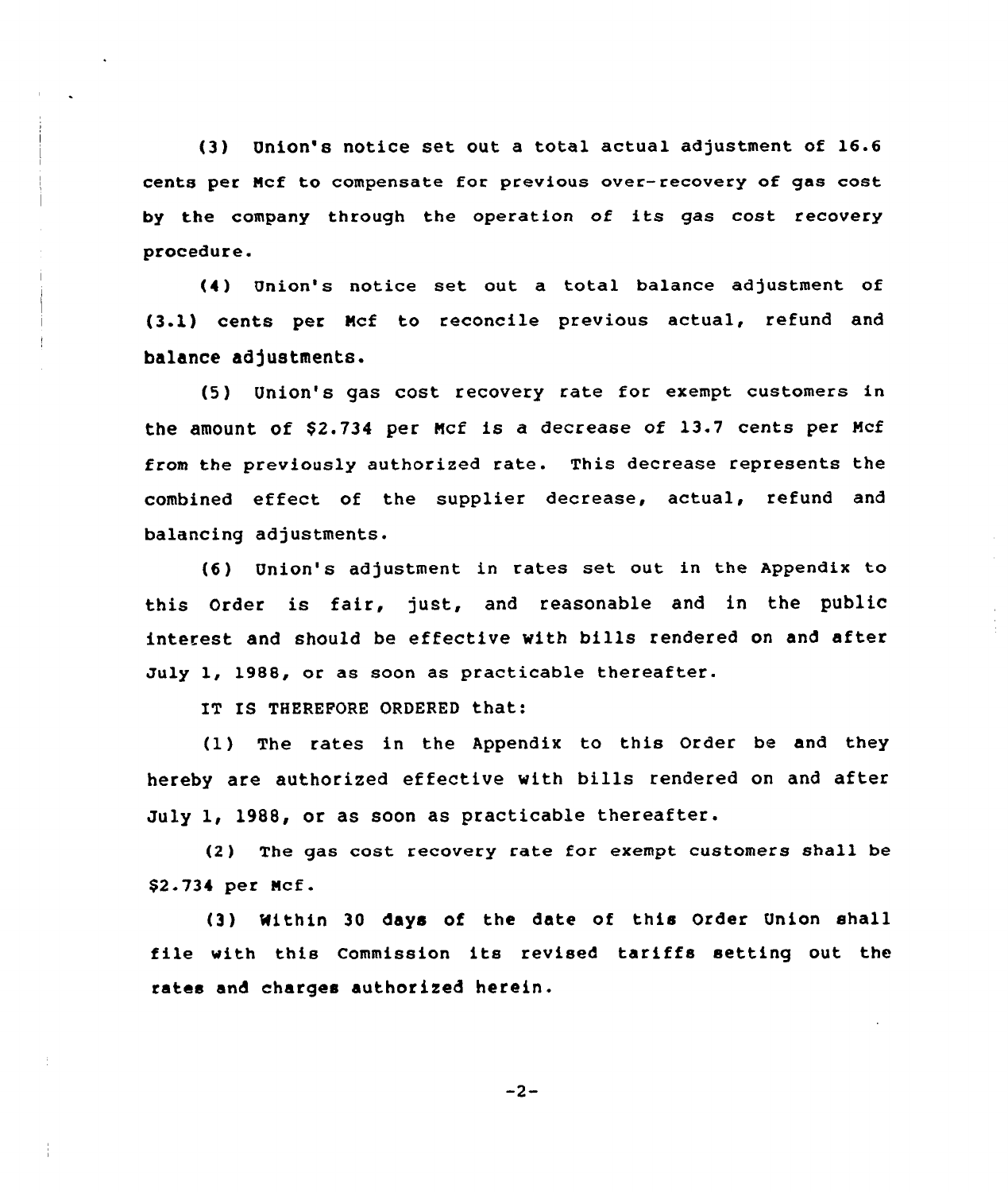# Done at Frankfort, Kentucky, this 22nd day of June, 1988.

PUBLIC SERVICE COMMISSION

 $e\,\mathscr{Q}$ . Hemosph Chateman Vice Chairman

I Davis<br>Velkaus/ Compissioner

ATTEST:

Executive Director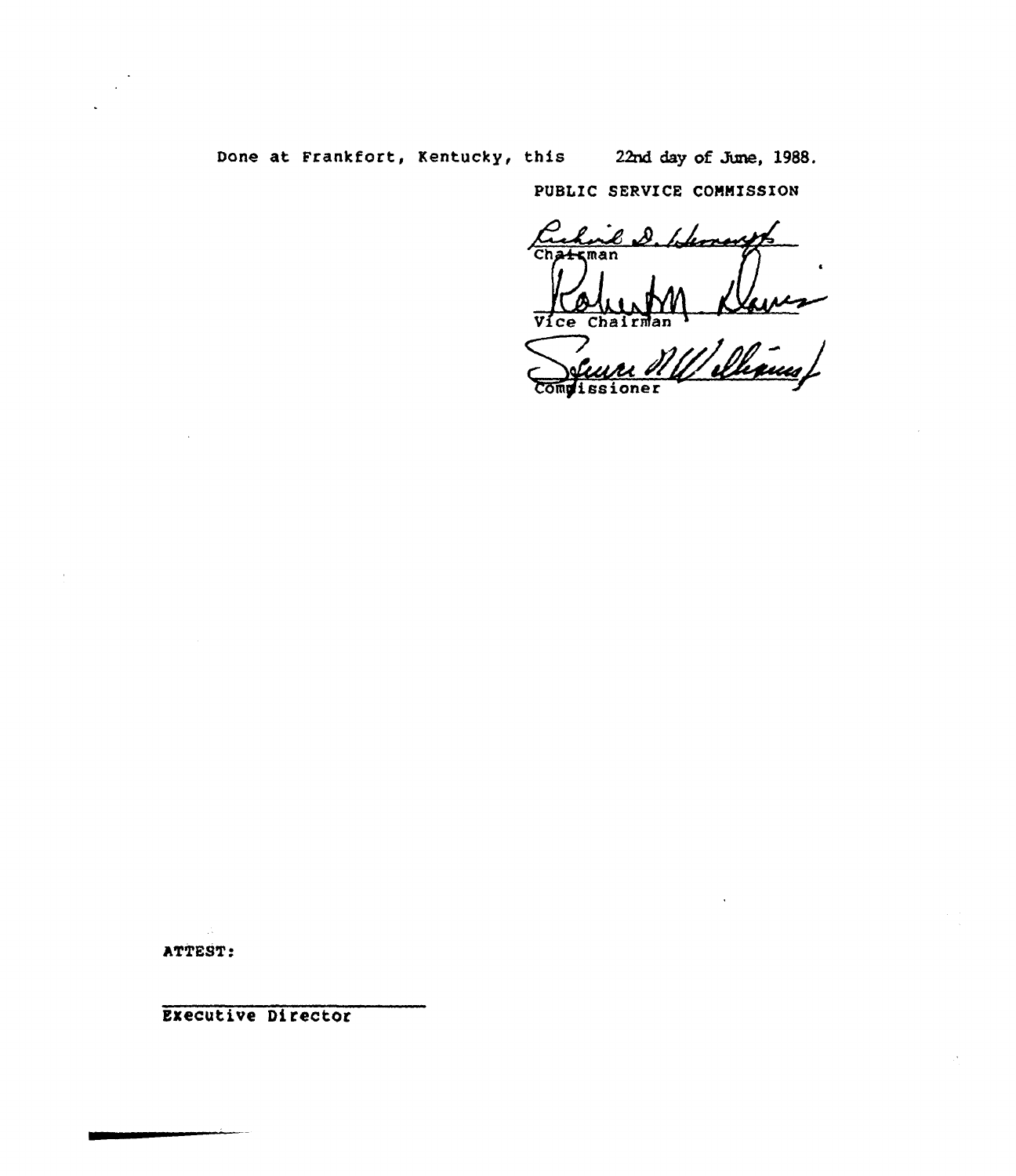# APPENDIX TO AN ORDER OF THE PUBLIC SERVICE COMMISSION IN CASE NO. 9029-0 DATED 6/22/88

The following rates and charges are prescribed for the customers served by Union Light, Heat and Power Company. All other rates and charges not specifically mentioned herein shall remain the same as those in effect under authority of this Commission prior to the date of this Order.

> RATE GS GENERAL SERVICE

| Customer Charge per month: |        |
|----------------------------|--------|
| Residential Service        | \$4.50 |
| Non-Residential Service    | \$6.00 |

and we have a construction of the product of

|      | Gas        |       |
|------|------------|-------|
| Base | Cost       | Total |
| Rate | Adjustment | Rate  |

All Gas Used  $13.91$  plus  $27.34$  equals  $41.25$  per 100 cu. ft.

Minimum Bill: The minimum monthly charge shall be the customer charge as stated above.

The "Gas Cost Adjustment" as shown above, is an adjustment per 100 cubic feet determined in accordance with the "Gas Cost Adjustment Clause" set forth on Sheet No. 19 of this tariff.

RATE F

#### Special Contract - Firm Use

|             | <b>Gas</b> |       |
|-------------|------------|-------|
| <b>Base</b> | Cost       | Total |
| Rate        | Adjustment | Rate  |

All Gas Used  $7.39$ ć plus 27.34 $\phi$  equals 34.73 $\phi$  per 100 cu. ft.